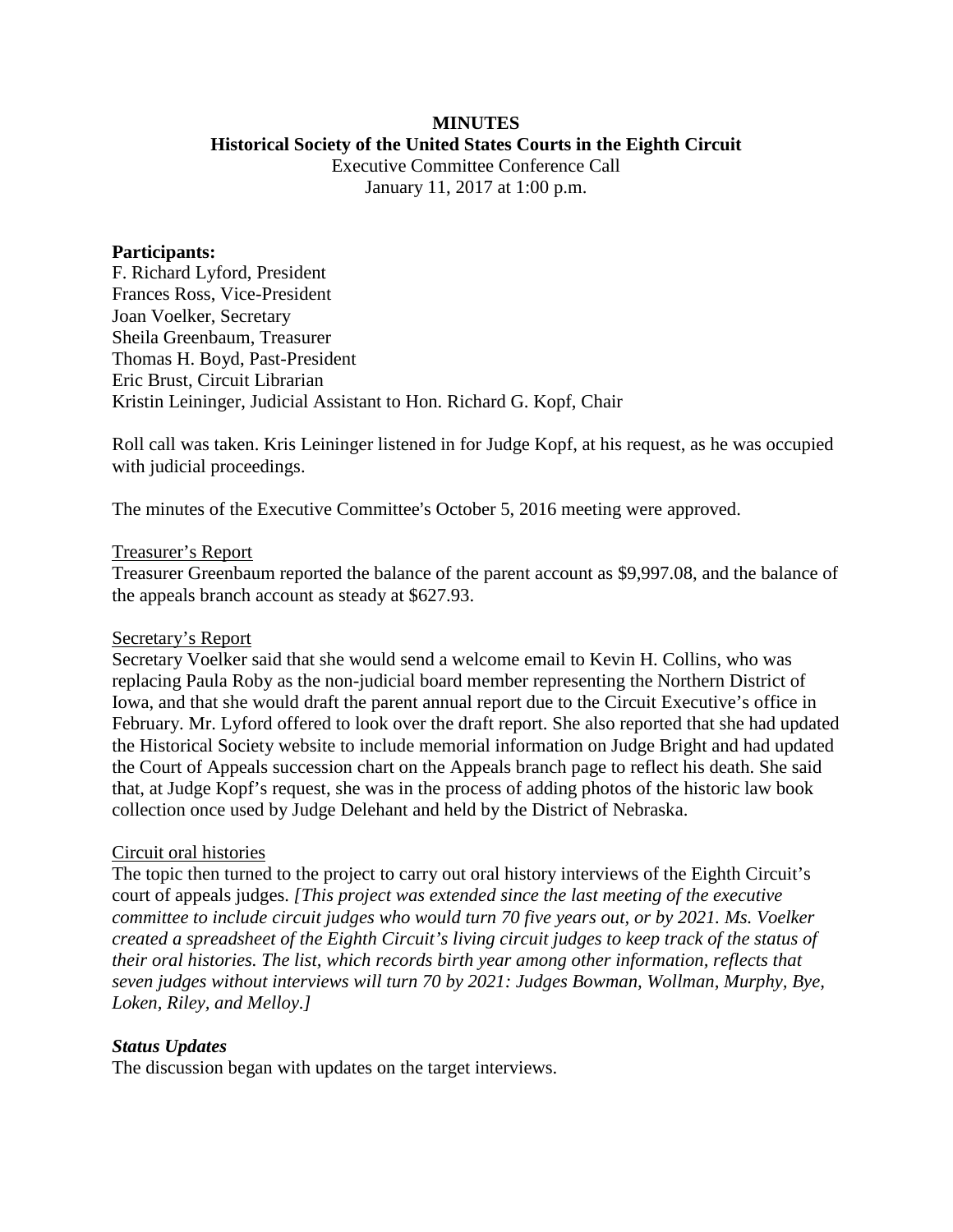## *Judge David R. Hansen - Retired*

Mr. Lyford said that Judge David Hansen's oral history, conducted on August 31, 2016, by Judge Thad Collins, had been sent to him for review. Later in the discussion, Mr. Lyford offered to send Ms. Voelker, for the U.S. Courts Library's court archives, a copy of Judge Hansen's finalized interview on both DVD and in MP4 format.

#### *Judge Pasco M. Bowman – Senior Status*

Mr. Lyford said that he will send a copy of Judge Hansen's interview to Judge Bowman.

### *Judge Michael J. Melloy – Senior Status*

Mr. Lyford said that he will also send a copy of Judge Hansen's interview to Judge Melloy.

## *Judge Diana E. Murphy – Age over 80*

Mr. Boyd reported that Judge Murphy was interviewed in mid-December by Margaret Chutich. *[Chutich is a former law clerk of Judge Murphy's and an Associate Justice on the Minnesota Supreme Court.]* He said that he should receive the recording later in January or in February, at which time he will share it with Judge Murphy and Justice Chutich. Mr. Boyd said that the District of Minnesota was agreeable to providing some funding for the oral history of Judge Murphy, who also served on their Court.

### *Judge Roger L. Wollman – Age over 80*

Mr. Boyd reported that Judge Wollman responded favorably to his letter proposing an oral history interview. It has been agreed that Judge Hansen will interview Judge Wollman at an upcoming court session in St. Paul, likely either March or June 2017.

## *Judge James B. Loken – Age over 70*

Mr. Boyd said that he will contact Judge Loken.

## *Judge Kermit E. Bye - Retired*

Mr. Brust reported that he sent the Bye family copies of Judge Fagg and Judge Bright's recent interviews and that the family would like to pursue some form of oral history.

## *Judge William Jay Riley – 70 in 2017*

*[At the executive committee's last meeting, Judge Kopf offered to interview Judge Riley after Judge Riley steps down as Chief Judge in March 2017.]*

## *Funding*

The topic then turned to funding the oral histories.

Mr. Brust said that after informally approaching Circuit Executive Millie Adams and Court of Appeals Chief Judge Riley regarding funding for the outstanding seven oral histories (Bowman, Wollman, Murphy, Bye, Loken, Riley, and Melloy), he could report that they were both agreeable to using attorney admission fee funds. He said they appreciate when the Historical Society can fund such work but that they realize it is not really feasible. He said that he thought it would be preferable to request a lump sum, rather than piece meal requests for each interview, to be deposited in the Historical Society's Court of Appeals bank account. He noted that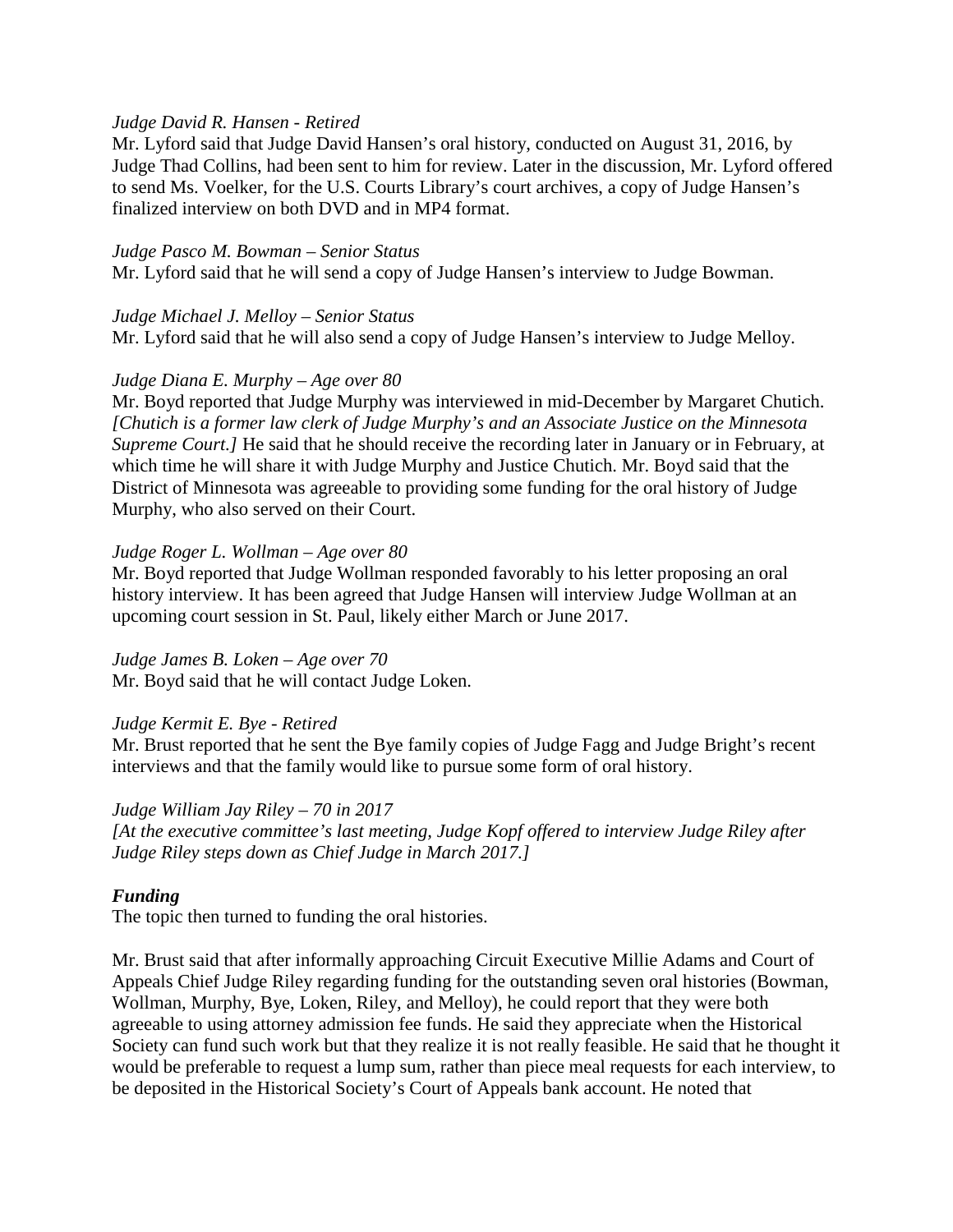historically, the Historical Society's appeals branch account has been used to fund circuit judge interviews.

He further said that the question at hand was how much to request for the seven interviews. His draft memo to Chief Judge Riley requested a lump sum of \$15,750, or \$2250 per interview. The memo proposes that if the funds received are not used on the targeted seven interviews, that the money would be used to fund interviews at a later date of those next on the list of circuit judges to turn 70. [In order by age: Benton, Shepherd, Smith, Colloton, Gruender, Kelly]

Mr. Boyd said that the Minnesota videographer who recorded Judge Murphy's interview had charged \$2000, including editing. Mr. Lyford said that Judge Hansen's three-hour interview using two cameras meant six hours of video recorded and to be edited, at a cost of \$1800. As the length of interview and cost can vary, all agreed that the proposed request of \$2250 per interview was appropriate.

The committee discussed whether the Historical Society should try to raise funds from law firms to support this project, as some judges may be uncomfortable with such funds being used for their interviews. It was thought this might best be approached on a case by case basis, and it was proposed that Mr. Lyford and Mr. Boyd discuss the matter with Judge Kopf. It was agreed that Mr. Brust, in his memo to Chief Judge Riley, request "up to" the proposed lump sum and note that the Historical Society would attempt to raise supplemental funding. Ms. Leininger offered to set up a call between Judge Kopf, Mr. Lyford, and Mr. Boyd.

### *Release Agreements*

The committee also discussed draft release agreements Ms. Voelker had emailed the committee prior to the meeting, proposing they be used with the circuit oral history project. She noted in her email that without such signed agreements, the U.S. Courts Library did not technically have permission to use or provide access to oral history interviews.

She explained that she adapted the draft interviewee agreement from the form used by the Eastern District of Missouri branch of the Historical Society in its oral history work, simply substituting "Historical Society of the United States Courts in the Eighth Circuit" (official name on Articles of Incorporation) where they had "Eighth Circuit Historical Society" and substituting "U.S. Court of Appeals for the Eighth Circuit" where they had "U.S. District Court for the Eastern District of Missouri." She thought that it appeared to be based on the sample forms offered by the Federal Judicial Center (FJC) in its *Initiating a Federal Court Historical Program*, linked to on the Historical Society's [page on oral history.](http://www.lb8.uscourts.gov/pubsandservices/histsociety/oral-history.html) Ms. Voelker adapted the draft interviewer form from the FJC's sample release agreements. Both the draft interviewee and interviewer forms transfer ownership and rights of the interviews to "Historical Society of the United States Courts in the Eighth Circuit and the U.S. Court of Appeals for the Eighth Circuit, and thus to the public domain."

Mr. Boyd commented that he thought the draft forms looked good. It was discussed whether the forms should include language that allows the Historical Society and the Court of Appeals to publish the interviews on the Internet, keeping in mind that posting interviews on the Internet could be a sensitive issue for living judges. The FJC form includes such language but the Eastern